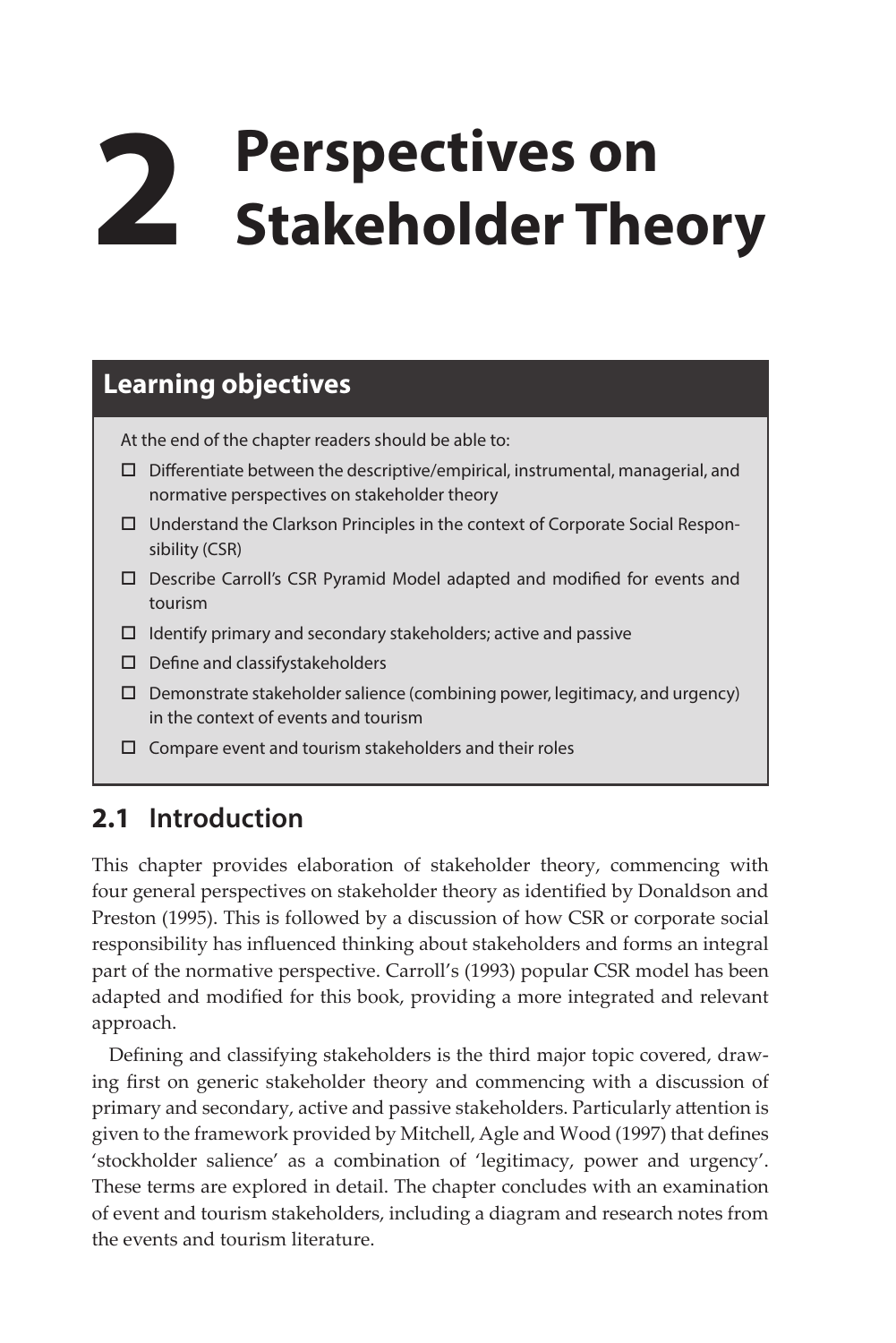## **2.2 Key terms defined**

#### **Primary stakeholders**

Primary stakeholders are those stakeholders that have a direct stake in the organization and its success. (Clarkson, 1995).

#### **Secondary stakeholders**

Secondary stakeholders are those that have a public or special interest stake in the organization. (Clarkson, 1995).

#### **Active stakeholders**

Active stakeholders want to be involved and therefore require a variety of engagement efforts, from public meetings to inclusion on boards of directors. (Ponsford and Williams, 2010).

#### **Passive stakeholders**

Passive stakeholders just want to be kept informed, necessitating attention to the various media that can best reach them, and to two-way communication channels. (Ponsford and Williams, 2010).

## **2.3 Case study - Commonwealth Games, Gold Coast Australia**

*Karin Weber – Hong Kong Polytechnic University – Hong Kong*

*Xin Jin – Griffith University - Australia*

### **Overview of the Games**

The Commonwealth Games are an international sport event involving athletes from the Commonwealth of Nations. Similar to the Olympic Games, the event is held every four years. The Games have taken place since 1930, only interrupted twice by the Second World War in 1942 and 1946. The event evolved with the decolonisation of the British Empire, reflected in the title change of the event from British Empire Games (1930-1950) to the British Empire and Commonwealth Games (1970-1974) and finally, the Commonwealth Games since 1978. Rituals and symbols, such as the Games flag and Queen's Baton, as well as opening and closing ceremonies still carry a legacy, tradition, and British effect. Only six nations have attended every Commonwealth Games: Australia, Canada, England, New Zealand, Scotland, and Wales. Only three games were hosted outside of these six nations, twice in Asia (Malaysia and India) and once in the Caribbean (Jamaica). The Commonwealth Games are overseen by the Commonwealth Games Federation (CGF) which also controls the sporting program and selects the host cities. The games movement consists of the International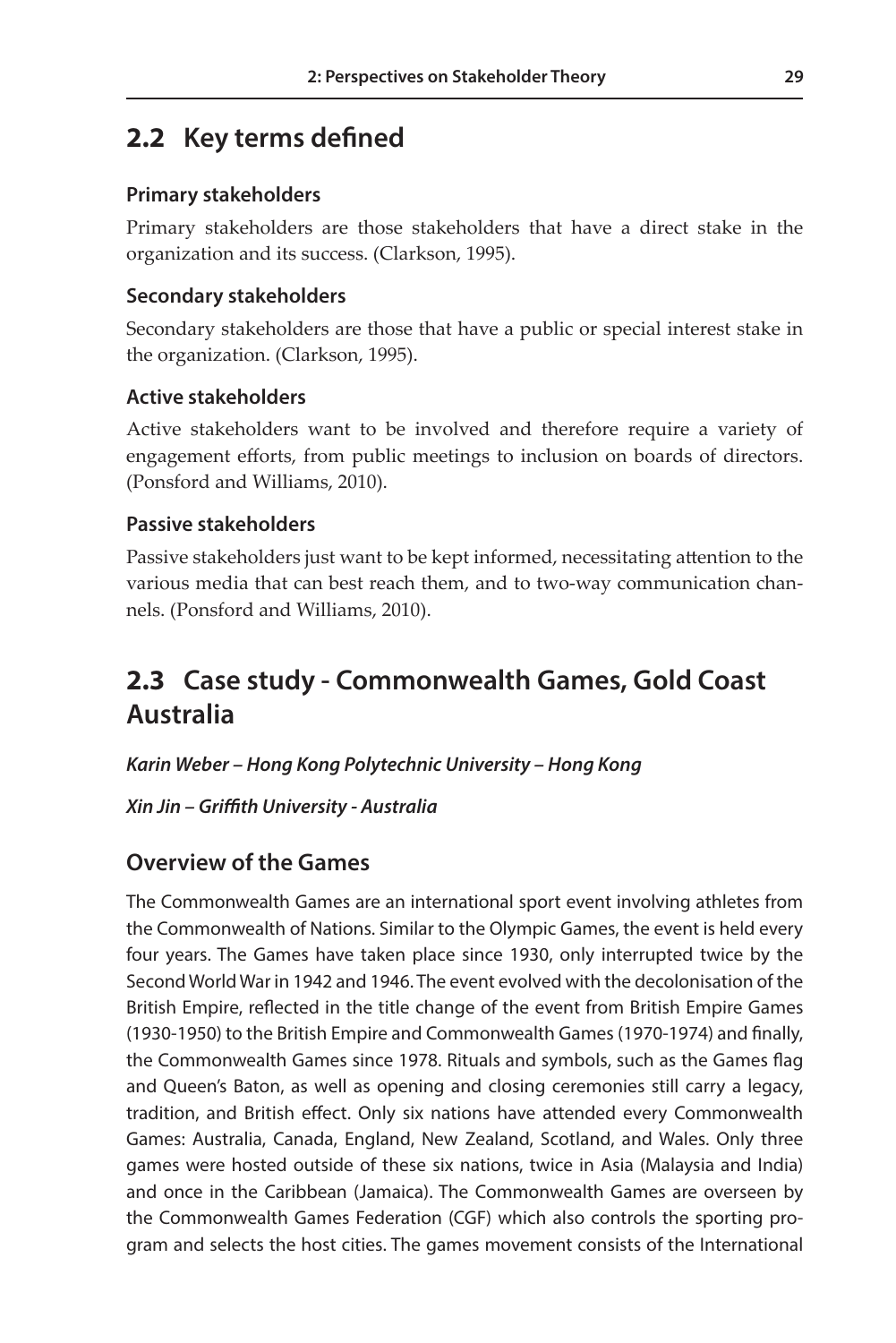Sports Federations, Commonwealth Games Associations and organising committees for each Commonwealth Games. Apart from many Olympic sports, the Games also include some sports that are played predominantly in Commonwealth countries but which are not part of the Olympic program, such as lawn bowls, netball, and squash. A survey by the authors indicated that games and medals, Commonwealth of Nations, star athletes, the opening and closing ceremonies, and the host cities are the top associations related to the event.

#### **GC2018**

The Gold Coast 2018 Commonwealth Games were hosted at the Gold Coast, Australia from 4-15 April 2018. They were managed by the Gold Coast 2018 Commonwealth Games Corporation (GOLDOC), formed by the Government of Queensland. GOLDOC, a statutory body, having one chairman and 12 Board members, was responsible to the Minister for the Commonwealth Games. There were eight divisions within the organisation that respectively were responsible for executive, commercial, communications and marketing, strategic engagement, finance and business services, sport and operations, venues and services, and planning and readiness. GC2018 Games partners also included the City of Gold Coast, Commonwealth Games Australia, and Office of the Commonwealth Games. GC2018 was the world's first multi-sport event which inaugurated an equal number of women's and men's medal events. It was also a multi-sport event that included athletes with a disability as full members of their national teams, ensuring that their medals were included in the medal count.



**Photo 2.1:** Official mascot . Picture credit: Author's own K. Weber.

The main venue for GC2018 was Carrara Stadium, which hosted the opening and closing ceremony; its seating capacity was increased to 40,000 during the Games by the installation of a large temporary North Stand. About 16 other venues at the Gold Coast, in Brisbane, Cairns and Townsville hosted the competitions or the preliminary